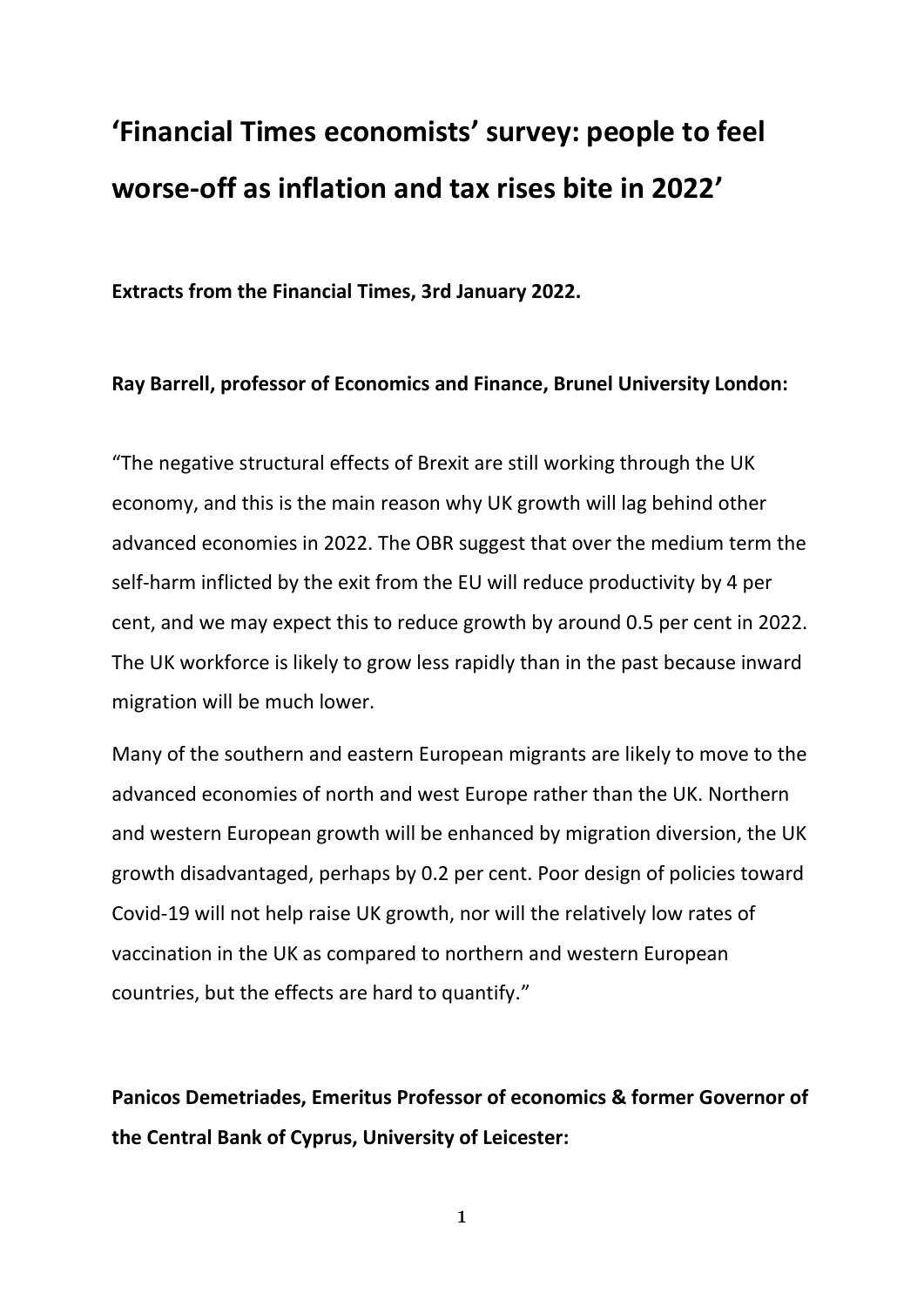"Although the economy is now recovering from the pandemic, there is still considerable uncertainty whether the bounce back will continue unabated or whether new restrictions will be required to contain the spread of the Omicron variant.

However, by itself, the Omicron variant cannot cause any major disparities with other developed economies. What will hold back the UK relative to other developed countries is the real cost of Brexit in the form of increased border costs, labour shortages and their impact on output and trade.

There is also the possibility that the UK's monetary policy may need to become tighter earlier than in other developed countries, as inflation pressures are likely to be more pronounced in the UK due to the impact of Brexit on labour shortages, trade costs and, more broadly, the supply chain. and we are already seeing early evidence on that with the Bank of England being the first central bank to raise rates.

In 2021, the pandemic helped to disguise and compound the impact of Brexit on trade and labour shortages, however, assuming that Omicron's impact is shortlived, the adverse effects of Brexit will become clearer.

As the effects of Brexit become clearer more questions will be raised about the current Tory government's policies, in addition to current corruption scandals and Boris' arbitrary, if not chaotic, style of government."

### **Diane Coyle, Bennett Professor of Public Policy, University of Cambridge:**

"Old problems — low investment, low levels of private R&D, inadequate infrastructure, the dysfunctional housing market, policy instability  $-$  and new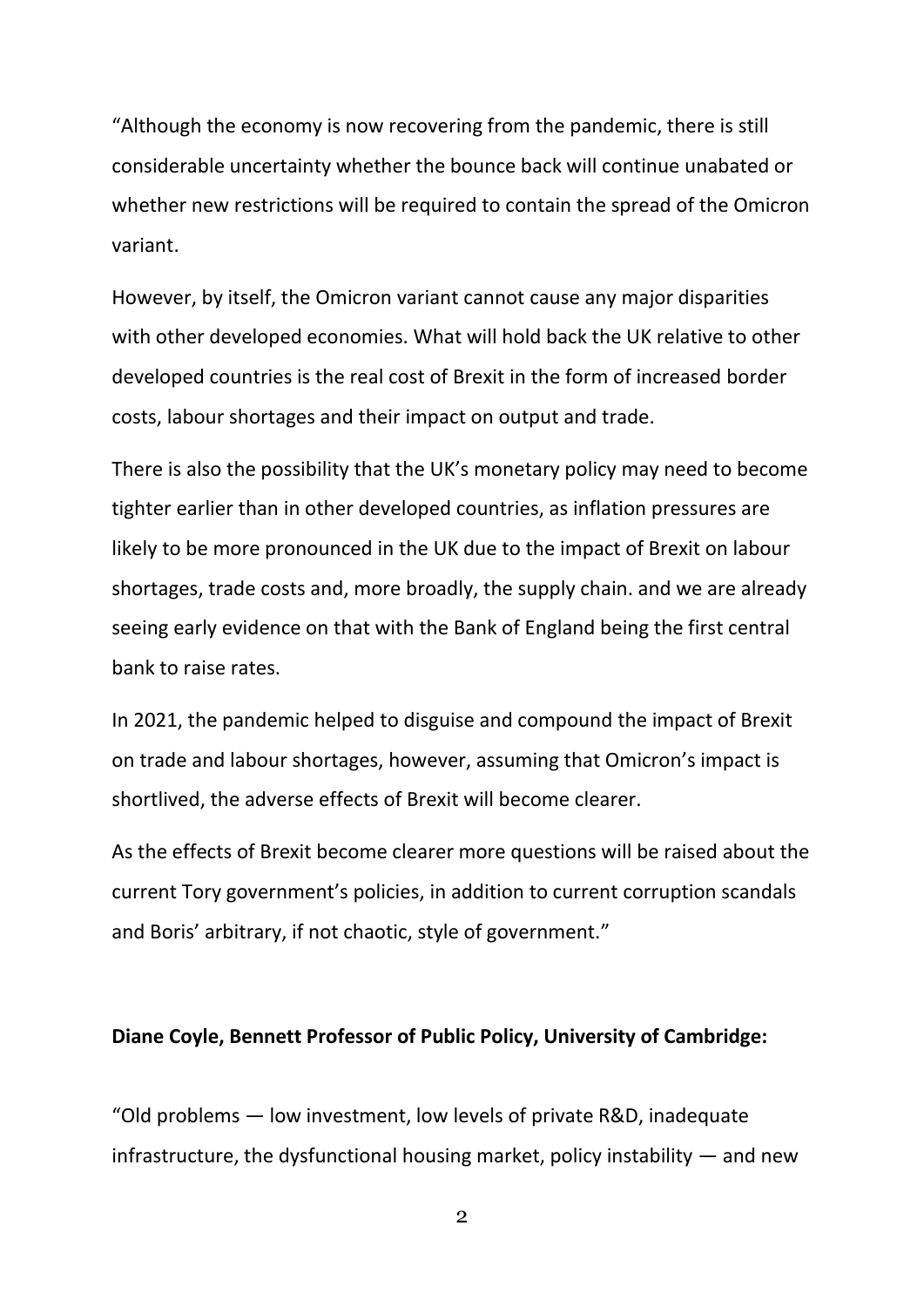problems — Brexit headwinds, political uncertainty, loss of skilled migrant labour — mean the UK will lag other comparable economies."

### **Dhaval Joshi, chief Strategist, BCA Research:**

"The UK economy will lag its peers in 2022. The UK economy fell furthest in the first wave of the pandemic, with GDP collapsing by 22 per cent, compared with 12 per cent in Germany, 10 per cent in the US, and 8 per cent in Japan. So, unsurprisingly, in the subsequent rebound, the UK has bounced the strongest. But now that the post-pandemic rebound is mostly complete, the ongoing headwind from Brexit will become the main differentiator of UK growth versus other developed economies."

### **Barret Kupelian, senior economist, PwC:**

"The outlook for most advanced economies seems to be highly uncertain. So, it is difficult to make any predictions with any degree of accuracy. Having said that, there are three reasons that make me worry about the short-term outlook of the UK economy:

First, the looming combination of tax rises coming through at the beginning of the second quarter of next year — namely the NIC hike as well as the freezing of the income tax thresholds.

Second, high inflation, which is likely to persist, given the expected increases in the energy price ceilings that is due to be refreshed in April.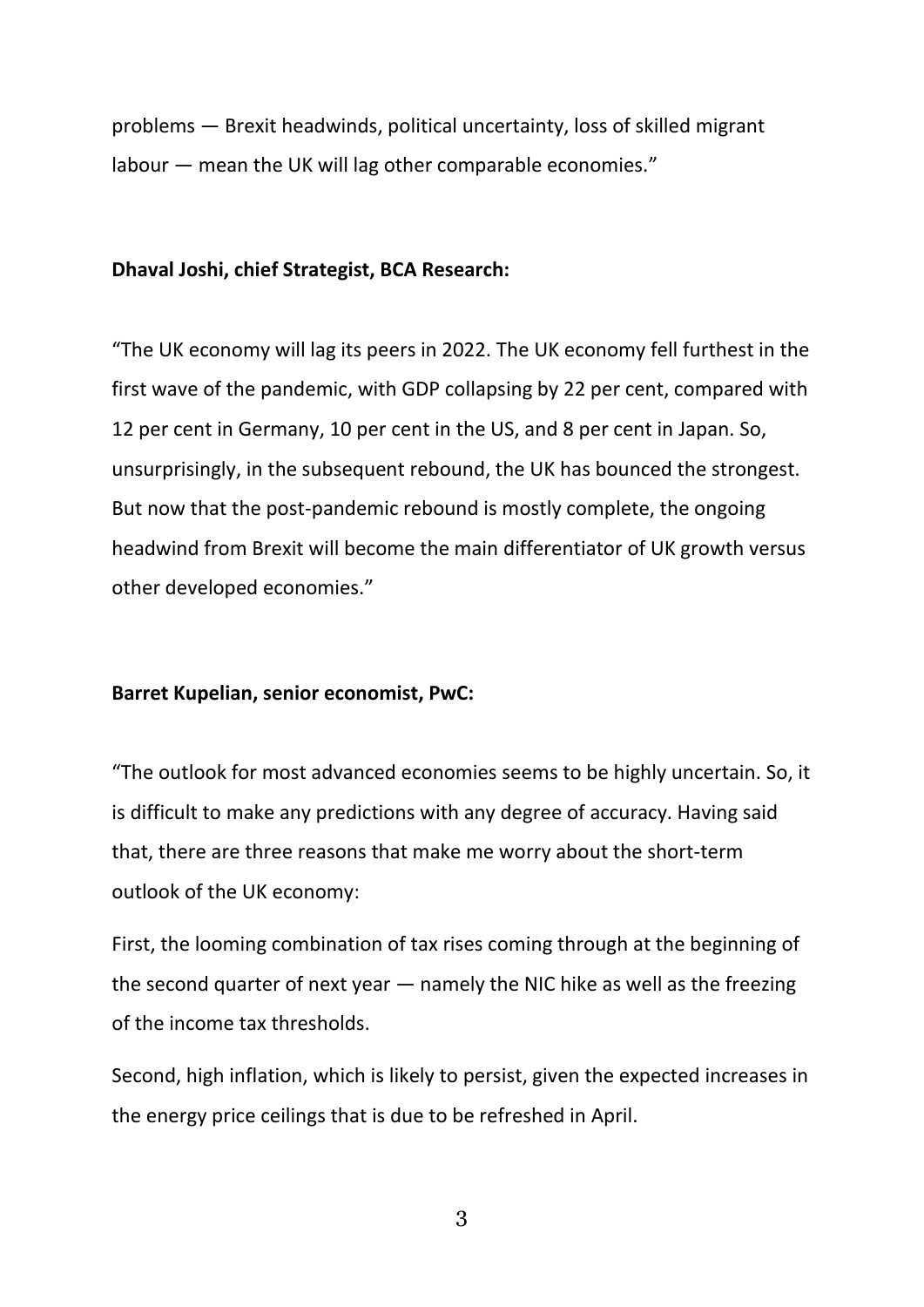Third, the uncertainty around the latest wave Omicron. Even though we are not fully clear about the epidemiological outlook, personal responsibility has seemingly translated into effective lockdowns of some sectors of the UK economy. The more muddled government messaging remains, the more likely it is that some sectors of the economy will remain in the "deep freeze". What seems to be more certain though is that we're likely to start January 2022 shortages in some sectors of the economy due to the rapid rise in the cases of people with Covid-19 who will need to care for others or self-isolate.

All three of the factors I mention above mean that it is consumer spending that will be hit the most which is the biggest driver of growth in the economy. Britain's competitors, particularly those in the EU, have less to worry about tax rises. In fact, the next-generation EU investment programme, coupled with the suspension of the fiscal rules for 2022 means that the fiscal authorities in the EU and Eurozone will continue to maintain an accommodative fiscal stance which should help and support growth.

Finally, the Brexit question mark still remains for the UK. On the first day of 2022, full customs controls, which were postponed a few times in the past, will be enforced. We still don't know how rigorous the implementation of these rules will be but they will nonetheless be an additional burden to doing business."

### **Andrew Mountford, professor, Royal Holloway, University of London:**

"I expect the UK recovery will continue to be slower than most other developed economies that have managed the pandemic more successfully. Comparing GDP growth is problematic due to methodological issues and so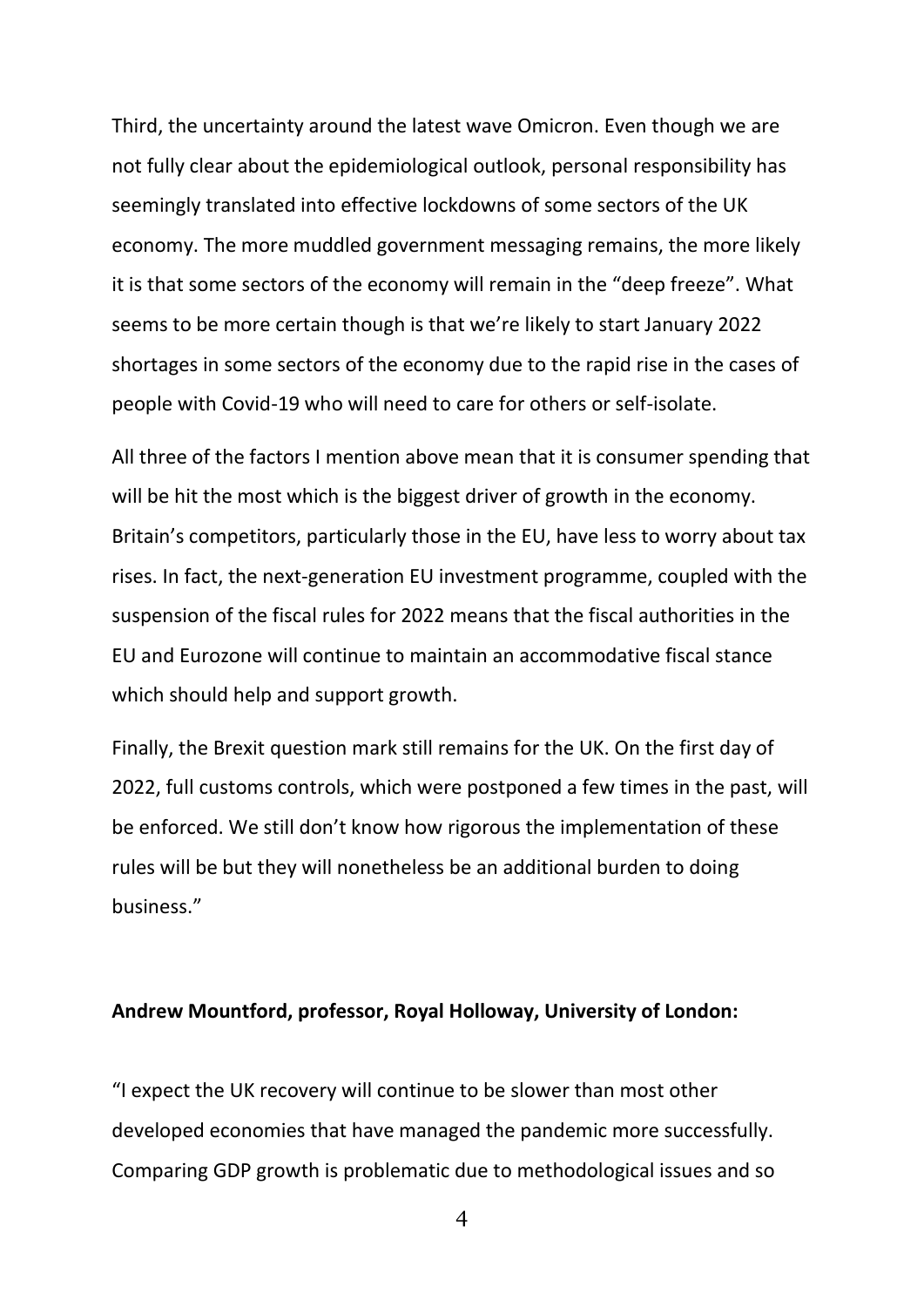employment levels are a better guide and these do provide evidence of a relatively slow UK recovery, eg

<https://voxeu.org/article/economic-impact-coronavirus-uk-businesses>, <https://www.oecd.org/employment-outlook> , <https://commonslibrary.parliament.uk/research-briefings/sn02784/>

One aspect of the past year that has surprised me has been the lack of a rise in unemployment following the end of the furlough. Overall employment levels are still lower than pre-crisis levels, (by about half a million in November), but this is manifested in a drop in labour force participation and a tight labour market for those participating see:

[https://www.employment-studies.co.uk/resource/labour-market-statistics](https://www.employment-studies.co.uk/resource/labour-market-statistics-november-2021)[november-2021](https://www.employment-studies.co.uk/resource/labour-market-statistics-november-2021)"

## **Ann Pettifor, director, Policy Research in Macroeconomics (PRIME):**

"UK trade performance on imports and exports have been among the worst of all OECD economies, with Brexit exacerbating the pandemic. This significant fall in total trade (compared to 2018) is an outcome, or consequence, of weak economic activity at home. Flat business investment is an ongoing key constraint. That is why we expect the UK will perform (in GDP terms) below the level of advanced economies in 2022. Annual GDP is likely to rise by around 3.5-4 per cent (well below HMT's 'comparison of independent forecasts' which range up to 8.1 per cent). UK GDP fell further in 2020 than almost all other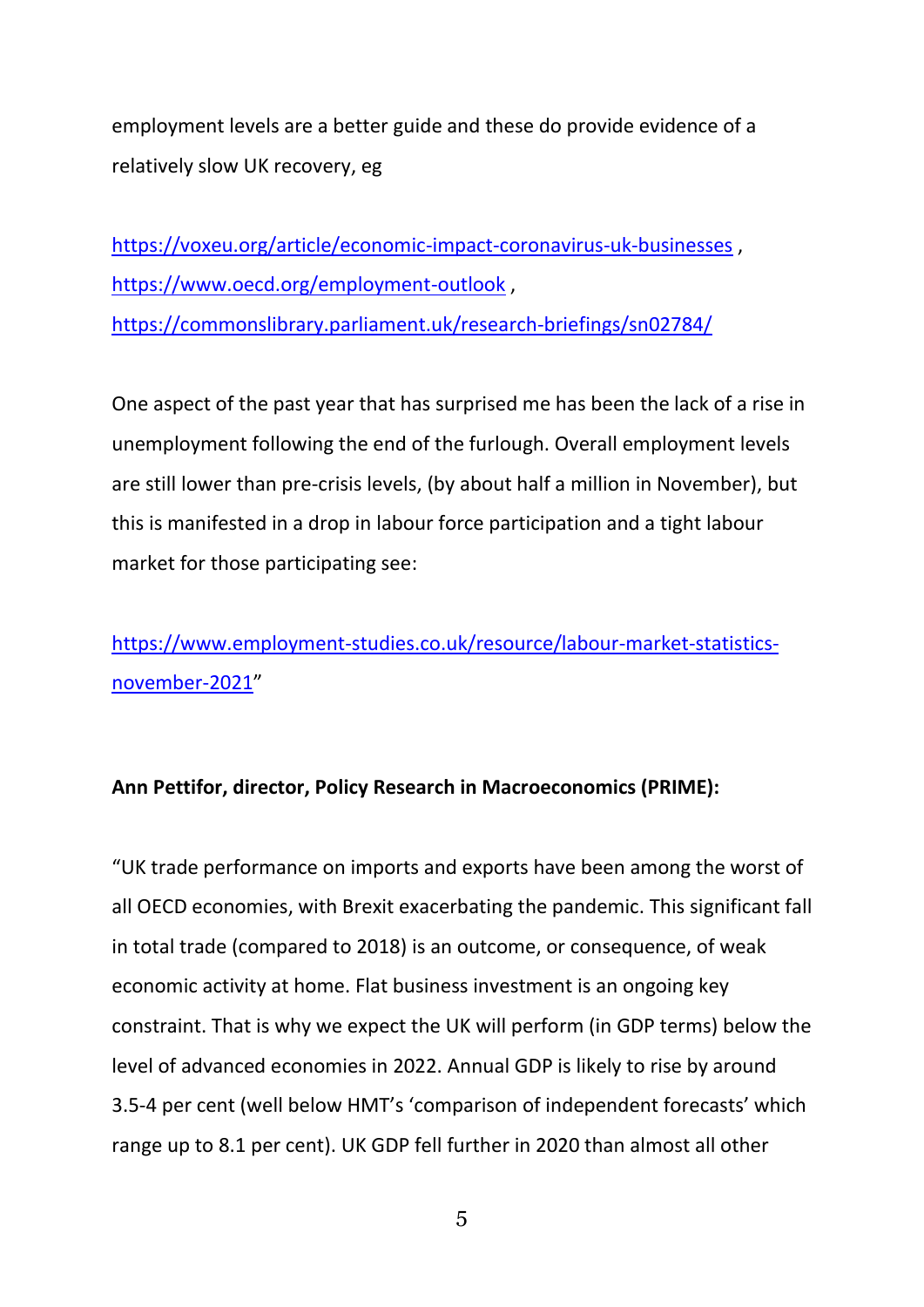OECD countries and 'rose' a bit faster in consequence in 2021, partly due to technical reasons in ONS calculations of public sector 'production'. We consider this 'catch-up' has now ended. Tax rises and 'new austerity' measures will constrain economic activity further."

# **Andrew Simms, co-director, and research associate, New Weather Institute, and Sussex University, Centre for Global Political Economy:**

"The UK is likely to lag behind other developed economies in things that matter — such as meeting climate targets and reversing inequality (or 'levelling-up') — because while the government is fond of making impressivesounding promises, it appears allergic to developing and implementing the policies needed to make them happen.

The task of re-engineering the economy to operate within climate targets, reviewed only weeks ago at the critical Glasgow Climate Summit, has huge implications and opportunities across all sectors. Yet, as the chief executive of the official advisory body, the Climate Change Committee (CCC), said at the time, "The government is nowhere near achieving current targets." The reason this matters so much is that, apart from being needed to preserve the ecological conditions in which the economy and society can function, it is now a binding macroeconomic frame with a target of cutting emissions 78 per cent by 2035.

But, as the CCC note, on the current lack of progress, the UK will be adding to a target busting temperature rise of 2.7C by the century's end. More worryingly the CCC say that this can 'in theory' be brought down to just under  $2C - but$ still well short of the 1.5C needed. For a rough handle on what this means in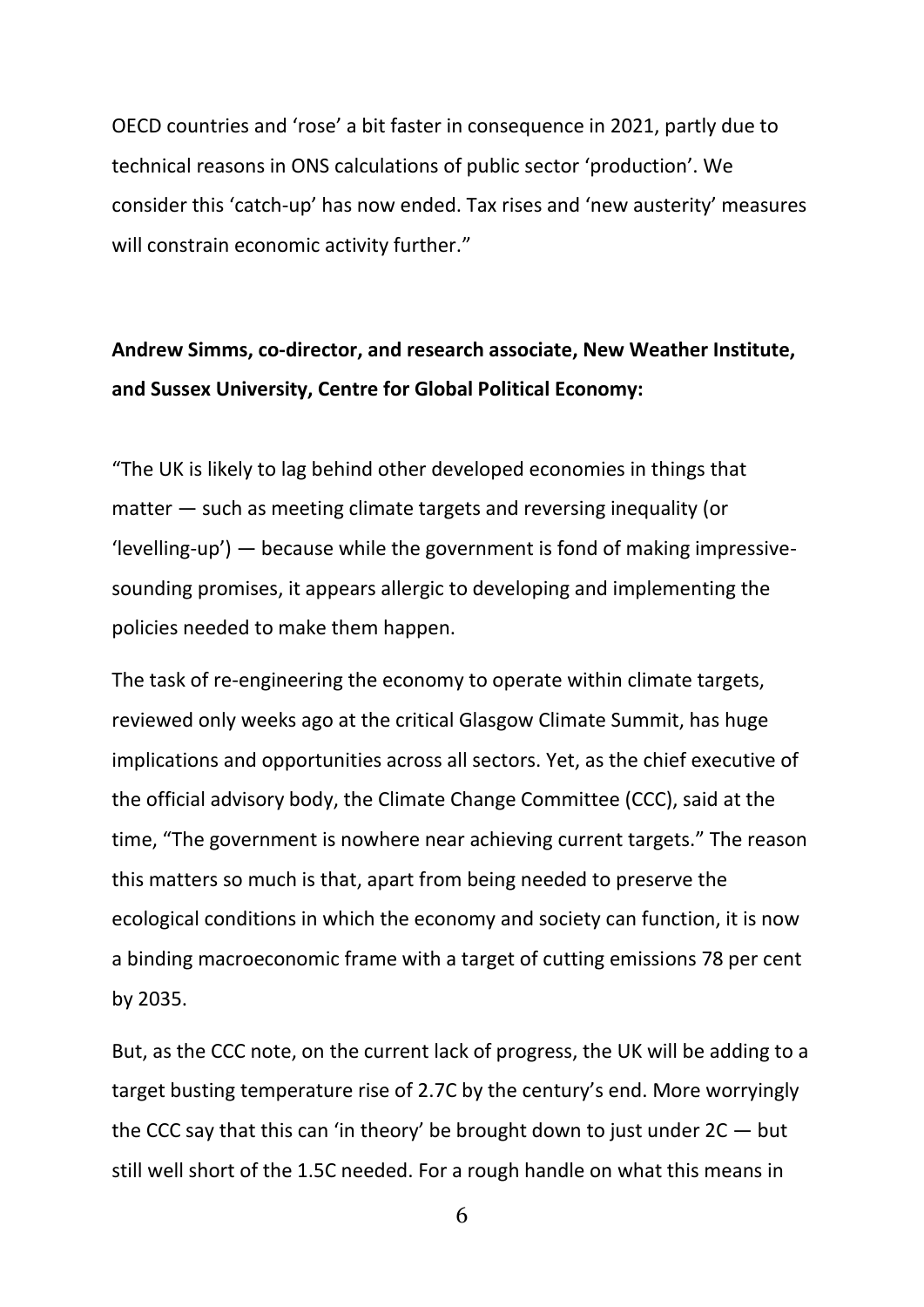practice, for people in the richest 10 per cent globally, emissions need to drop to one-tenth of what they are set to be in 2030. Conveniently, a rule of thumb is that the carbon footprint of taking a train is one-tenth that of flying. Emissions reductions are needed for the UK of something like 12 per cent year on year.

But a quick look at recent government policy crumbles any confidence of a strong link between targets and action. In Rishi Sunak's Budget, he famously failed to mention climate at all. Beer was referred to more than the critical threat to humanity. Instead of encouraging a shift from aviation to train travel, he halved air passenger duty on domestic flights — the most easily replaced by train travel. The long-lived freeze on vehicle fuel duty was maintained, alongside spending to expand the road network that dwarfs public investment in low carbon transport alternatives. These are all things that extend and lockin the UK's addiction to a polluting, high-carbon economy.

Compare this to the move in France to ban short-haul, internal flights where a train journey alternative exists or Paris's plan for major car reduction that includes the removal of 70,000 car parking spaces. Or, the case of Oslo in Norway going substantially car-free.

The UK also needs to guard against a rush of 'greenwash' and false solutions. Already there is far too much reliance on carbon offsetting, when a study for the European Commission showed that 85 per cent of the offset projects fail to reduce emissions, and only 2 per cent with a high likelihood of reducing emissions.

The CCC highlight a £50 billion annual investment gap up to 2030 for the UK to be on course to meet its targets. In the United States, although many were disappointed, President Biden's Infrastructure Bill allocated over \$100 billion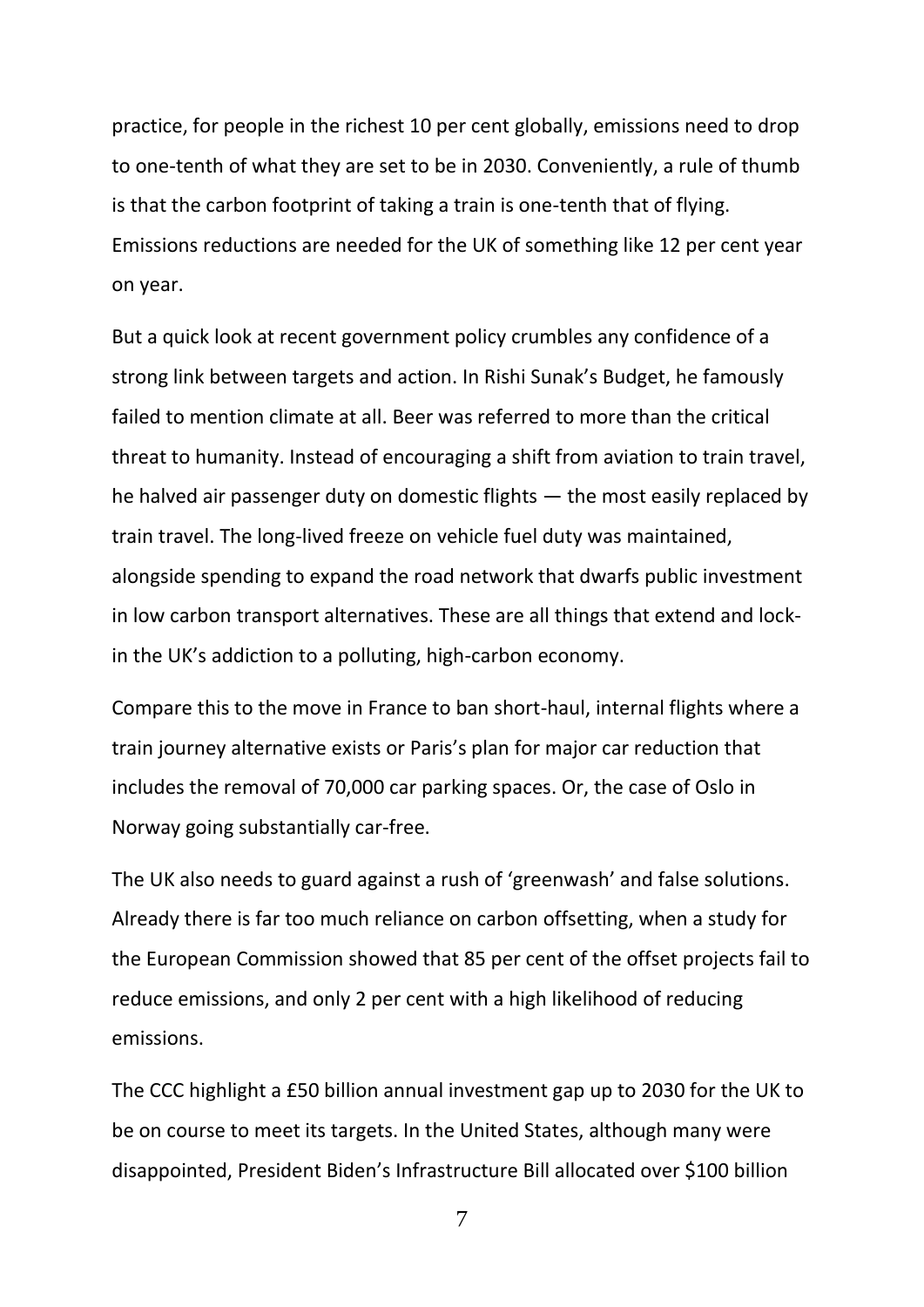towards public transport and rail — with job creation a major part of the rationale. If comparison with the US feels unfair, the UK government could do worse than look at South Korea's green new deal investing over \$60 billion to lower emissions and create 650,000 jobs by 2025.

By contrast, the UK Chancellor allocated £4.8bn to a levelling-up fund to cover the remainder of this parliament — which even when added to the modest sums for green spending, to use the language of budget commentary still looks like very small beer. It is also a missed opportunity to achieve multiple goals at once through investment in a green new deal that could target much-needed home energy efficiency and renewable retrofits and green transport infrastructure. If the government is remotely serious about levelling up, it's worth remembering that post-unification, the levelling up process in Germany took around took €2tn over 25 years.

The terms of current economic commentary seem chronically disengaged from the real world of pandemic shocks, corrosive social inequality and the epochal challenge of the climate emergency. The old obsessions of growth, productivity and inflation remain entrenched. But the urgent and inescapable economic tasks are reversing the destabilising dynamic of rising inequality and doing so while re-engineering business, finance, our lifestyles and livelihoods to avoid climate and ecological breakdown. On one level this is being increasingly acknowledged by policymakers and financial institutions, but there is still a scant sign that in the UK we are overcoming the inertia of an economy that seems to function as an engine of inequality and ecological degradation."

### **Nick Bosanquet, Professor of Health Policy Imperial College:**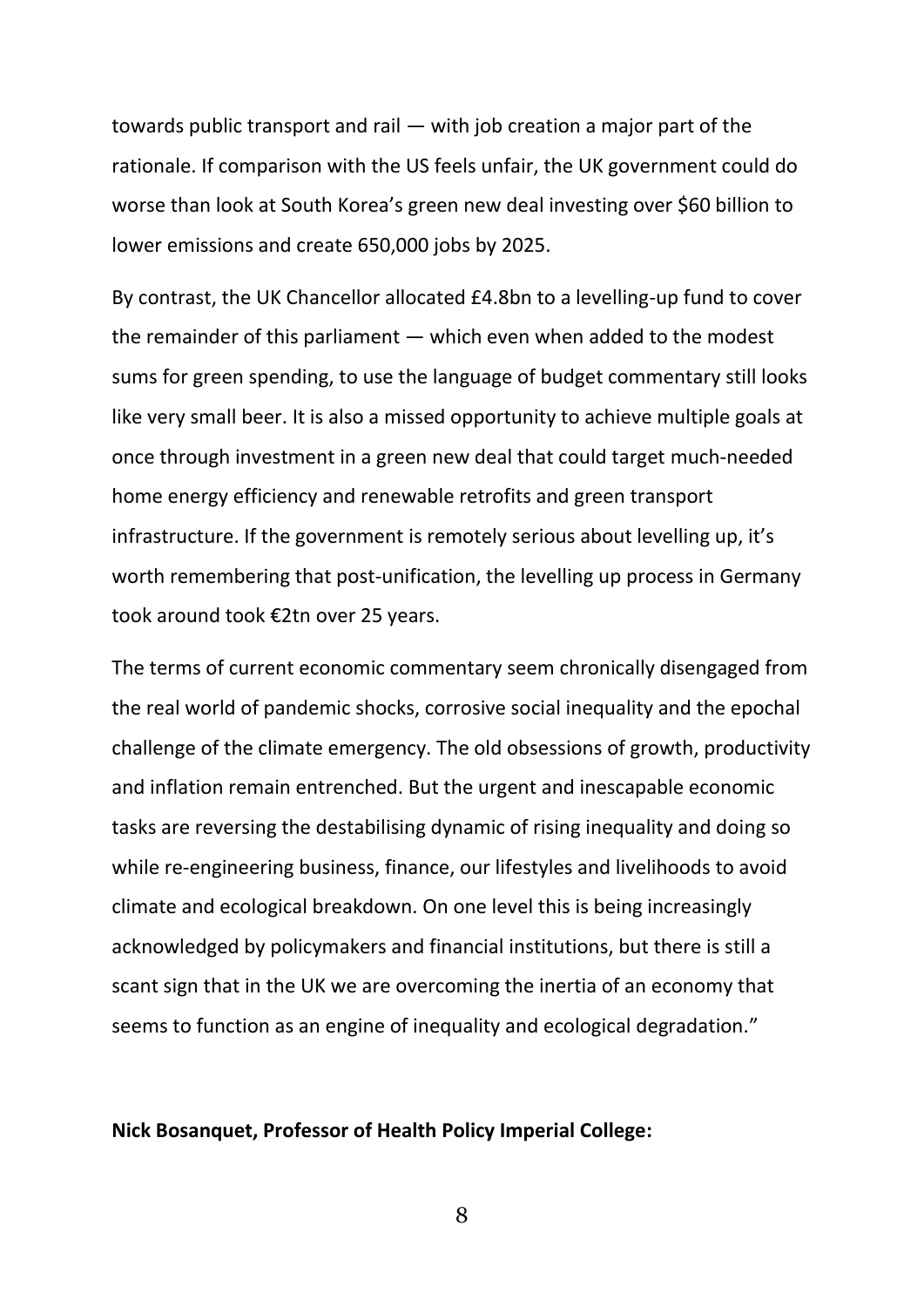"The UK is already 15 per cent below OECD high performers for real income and productivity. The gap will worsen over 2022 and beyond.

65 per cent . . . owner-occupiers in stable jobs..... will still feel secure, neither worse nor better: but there will be severe problems for 35 per cent of households living in a rented property and faced with rising living costs---for food, energy, transport. The Tax data for the furlough period showed that higher earners continued to pay more tax while tax payments for lower incomes fell. The UK is already one of the most unequal developed economies — the poorest 20 per cent had 6.7 per cent of total income: . . . this share will decline further bringing about social tensions and intergenerational differences with further declines in income and owner-occupation for children in low income households.

### **Jonathan Portes, Professor of Economics and Public Policy at King's College:**

"It's notable that despite a profusion of media reports about wages rises over the summer, real wages are still lower than a year ago and have been falling, not rising, in recent rates, as inflation has taken off. This won't reverse immediately, although things may improve as inflation recedes. To be fair to the Government, boosting wages and productivity in a sustainable manner was never going to be either easy or quick.

Unfortunately, the Government seems to be keen on quick, politically attractive fixes. Focusing on a few areas and seeking to create 'good manufacturing jobs'  $-$  even if it is in the industries of the future, such as renewables — is only going to be at most a small part of the answer for a small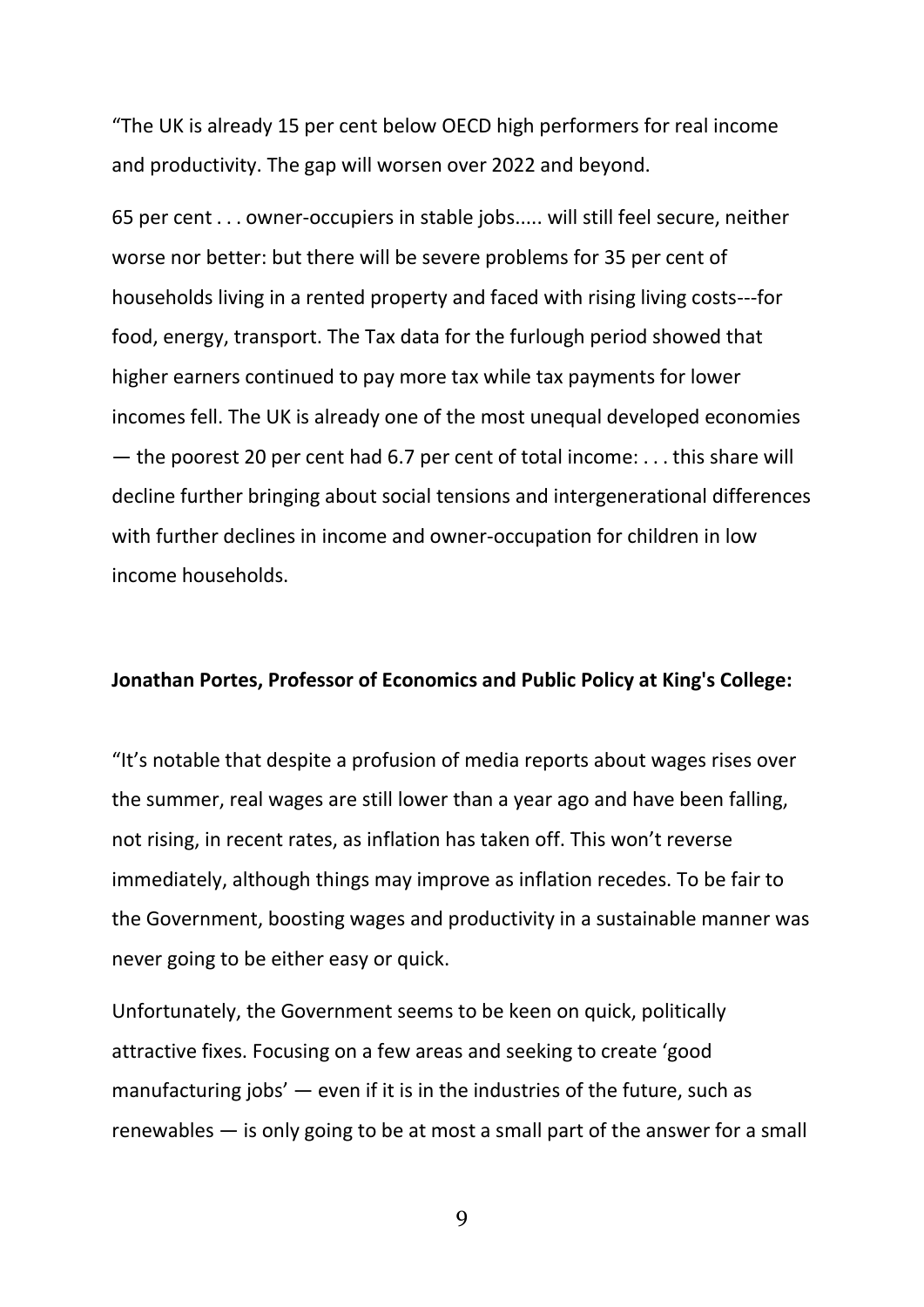number of places. Meanwhile, reducing immigration will in itself do little or nothing to boost pay and productivity and may indeed make things worse.

Indeed, a liberal and flexible migration policy — for a small open economy like the UK, highly dependent on high-productivity service sectors — is likely to be an essential ingredient in any credible strategy to boost productivity.

A high wage high productivity economy will require both national and local policies addressed at both people and places, and that don't pit poor people in London and the cities against deprived areas in the north and Midlands. This means investment in connectivity — physical and digital — that allows skilled workers to have productive, well-paid jobs wherever they live; investment in people, that narrows the divide in skills and productivity between those who go to university and those who don't; and a new model of the labour market and welfare system that instead of forcing people to take any job — no matter how insecure or precarious — shares risks between employers, workers and the state so as to expand choice and opportunity."

# **Alfie Stirling, Director of Research and Chief Economist at the New Economics Foundation:**

"A year is too soon to make much progress on underlying productivity, and much too soon to be able to reliably measure it. Much of the data on productivity will continue to be clouded by statistical artefact and noise for some time, due to the knock-on effects of the pandemic.

There will be more clarity around living standards. The recovery in nominal wages is likely to face further headwinds this year — either due to future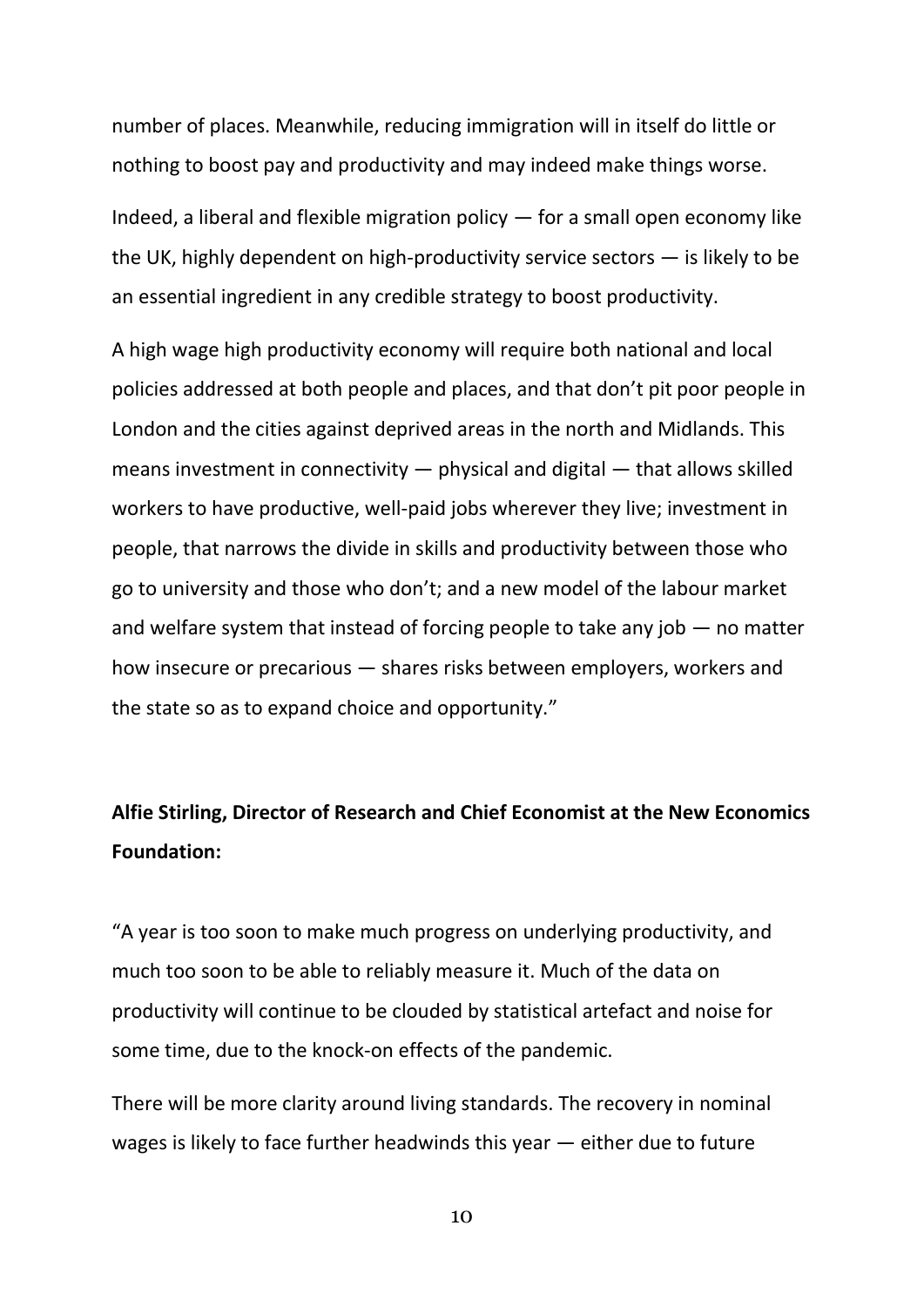waves of infection and a lack of economic support, or premature monetary tightening, or both — and this will be eroded still further in real terms by continued high inflation. On average, people are likely to feel little progress, if not a squeeze, in real terms pay during much of next year.

But such averages will also continue to mask continued divergence and inequality in living standards over the next 12 months. Higher inflation will bite hardest for those on lower incomes who spend more and save less, and especially those that spend a higher proportion of their incomes on fuel and energy. Meanwhile, policy changes such as national insurance rises, which take effect in April, will hit earnings from work far harder than income from capital.

NEF modelling has shown that over the past two years — Dec 2019 to Dec 2021 — the poorest half of UK households are £110 per year worse off on average, while the richest 5 per cent are more than £3,300 better off. On the present trajectory, it is unlikely that this pattern will have been reversed in a years' time, and more likely it will have been made worse."

### **David Cobham, Professor of Economics, Herriott-Watt University:**

"The Conservative party remains intellectually (as opposed to politically) wedded to the theories used to justify austerity, which is why it is incapable of articulating a levelling up project. On the other hand, the Labour party is still finding it difficult to develop a coherent economic strategy that is both in line with modern economic understanding and significantly pro-poor and antiinequality. So there is an absence of the political leadership which would be necessary for the UK to overcome the problems it faces, from the last few decades of distorted development, from the changes in the world economy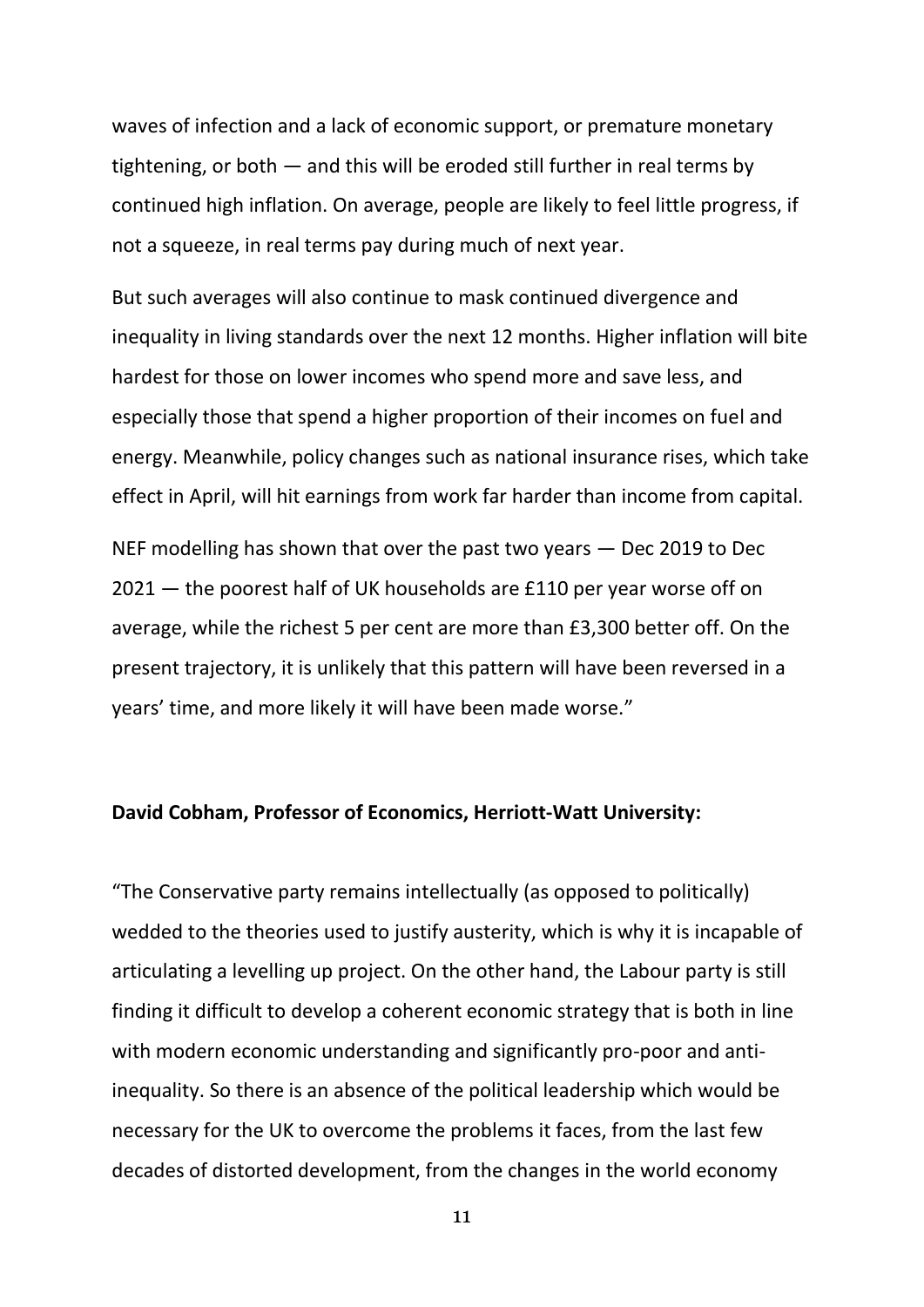and of course from Brexit."

# **Andrew Mountford, Professor of Economics, Royal Holloway University London:**

"Corruption is a real danger for the long run productivity and prosperity of the UK economy. One of the most influential academic economic research agendas in recent years has been that of Acemoglu and Robinson on 'extractive' versus 'inclusive' institutions, (summarised in their book "Why Nations Fail"). They argue that the contrasting levels of productivity and wealth between countries stems from the difference in institutional quality. They illustrate their argument by comparing the paths to success of the richest people in Mexico and the USA (p39). The richest man in Mexico, they allege, became ultra wealthy through government regulated monopolies and political contacts, whereas the success of some of the wealthiest people in the USA stems from technological innovation. One doesn't have to uncritically accept all aspects of their thesis to be persuaded of the very harmful long run effects for an economy if success becomes ever more determined by personal contacts and access to lucrative public contracts rather than productive and innovative activity, or in Acemoglu and Robinson's terminology, if institutions become extractive rather than inclusive. Inclusive institutions are those which protect the public interest, nurture talent and allow effort to be rewarded. Examples include legal institutions and law enforcement that protect property rights, educational and training institutions, financial regulations that enforce financial fair play and tax authorities that ensure large companies pay the same tax as small local companies. These institutions are a vital public good and they require adequate investment.